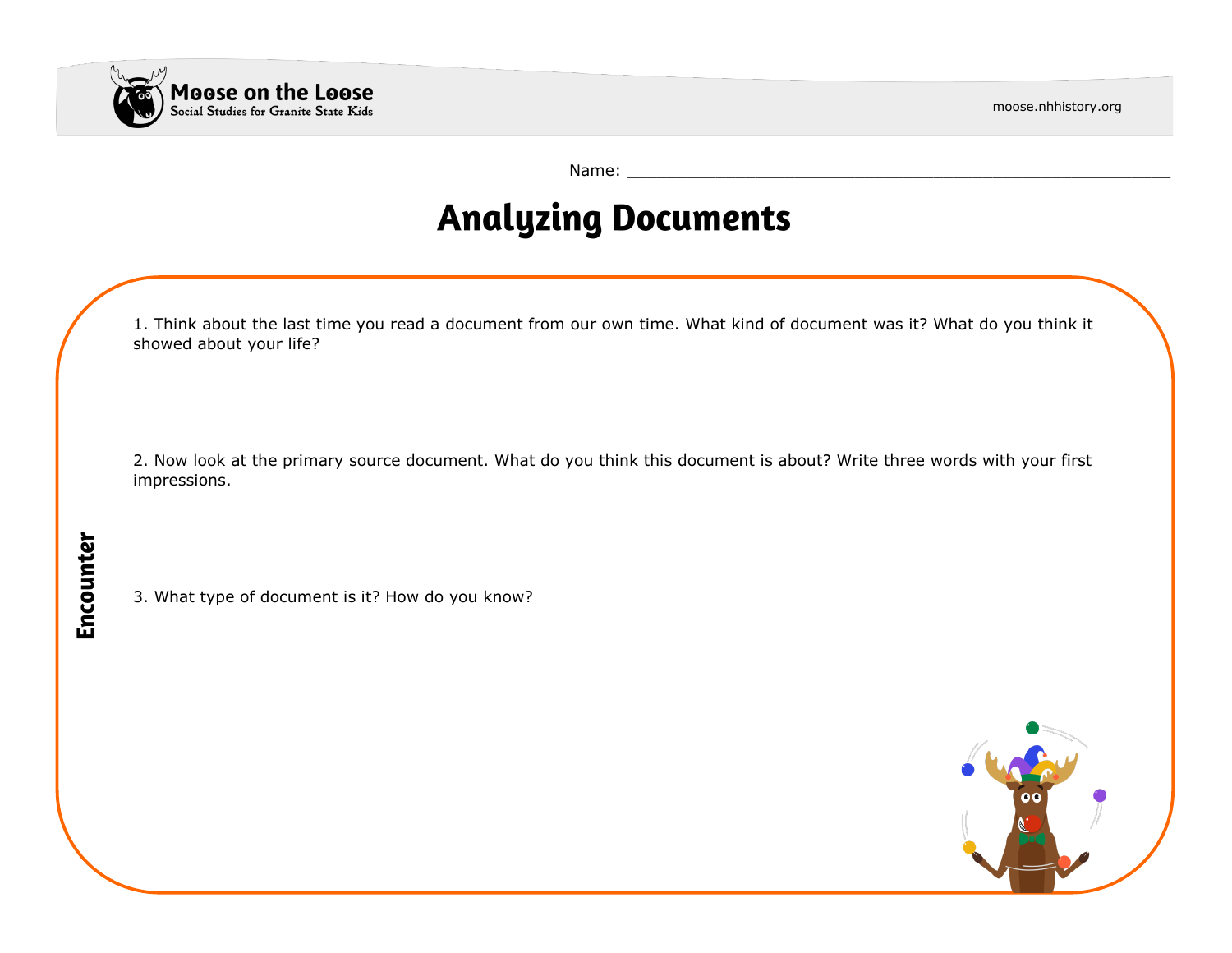

moose.nhhistory.org

#### Now that you've become familiar with the document, it's time to take a closer look at it.

4. First, look for a heading or title. Is there any information that will help you understand the document better? If so, summarize it.

5. Is there any information about who might have written the document or when?

6. Is this a formal or informal document? How do you know? Is it handwritten or printed? Make sure to look for special marks or seals.

7. Do you think this document was intended to be public or private? Who is the audience for this document?

8. What do you think is the purpose of this document?

9. What else do you notice in this document? Is there anything that surprises you?